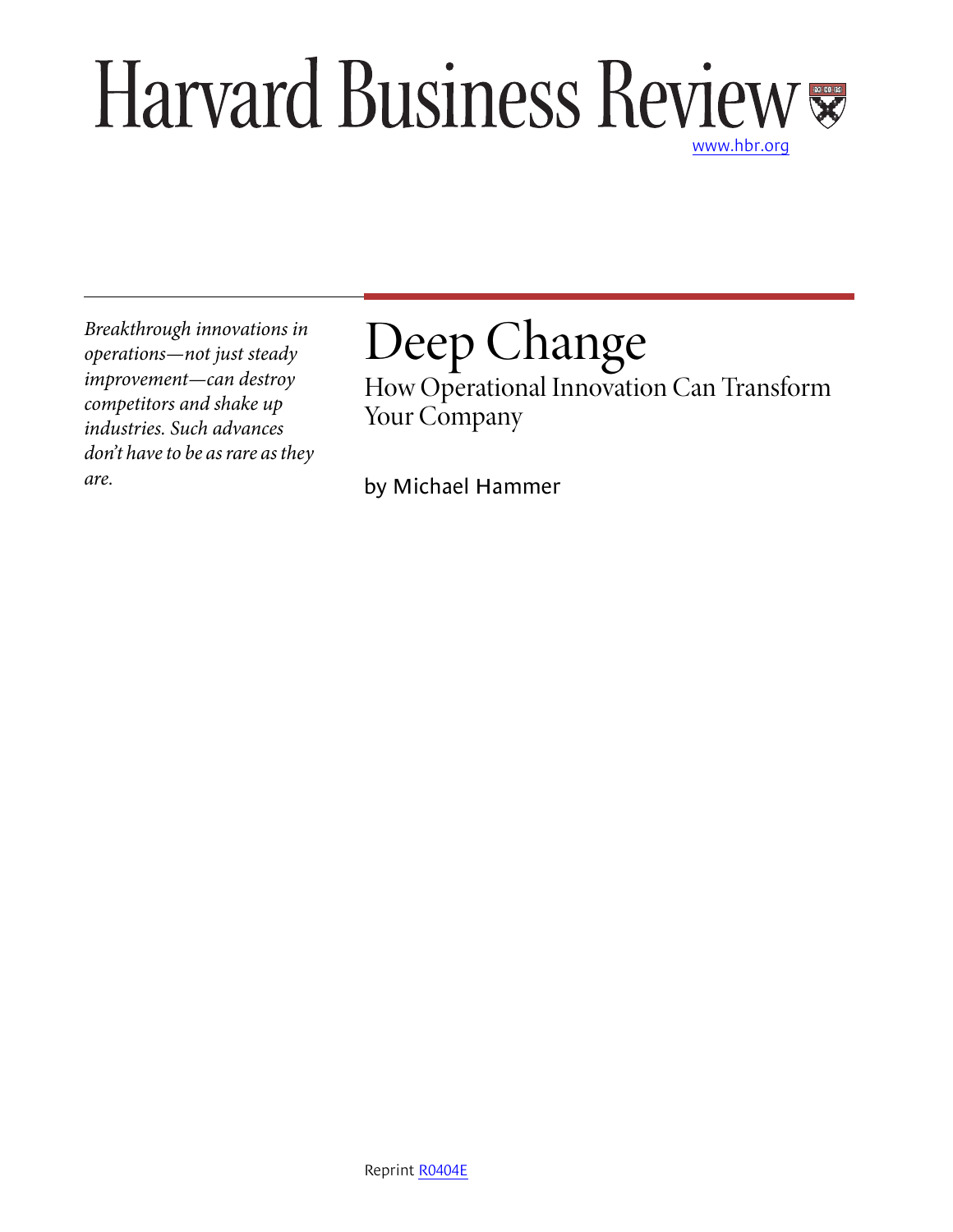*Breakthrough innovations in operations—not just steady improvement—can destroy competitors and shake up industries. Such advances don't have to be as rare as they are.*

# Deep Change How Operational Innovation Can Transform Your Company

# by Michael Hammer

In 1991, Progressive Insurance, an automobile insurer based in Mayfield Village, Ohio, had approximately \$1.3 billion in sales. By 2002, that figure had grown to \$9.5 billion. What fashionable strategies did Progressive employ to achieve sevenfold growth in just over a decade? Was it positioned in a high-growth industry? Hardly. Auto insurance is a mature, 100-year-old industry that grows with GDP. Did it diversify into new businesses? No, Progressive's business was and is overwhelmingly concentrated in consumer auto insurance. Did it go global? Again, no. Progressive operates only in the United States.

Neither did it grow through acquisitions or clever marketing schemes. For years, Progressive did little advertising, and some of its campaigns were notably unsuccessful. It didn't unveil a slew of new products. Nor did it grow at the expense of its margins, even when it set low prices. The proof is Progressive's combined ratio (expenses plus claims payouts, divided by premiums), the measure of financial performance in the insurance industry. Most auto insurers have combined ratios that fluctuate around 102%—that is, they run a 2% loss on their underwriting activities and recover the loss with investment income. By contrast, Progressive's combined ratio fluctuates around 96%. The company's growth has not only been dramatic—it is now the country's third largest auto insurer—it has also been profitable.

The secret of Progressive's success is maddeningly simple: It outoperated its competitors. By offering lower prices and better service than its rivals, it simply took their customers away. And what enabled Progressive to have better prices and service was *operational innovation,* the invention and deployment of new ways of doing work.

Operational innovation should not be confused with operational improvement or operational excellence. Those terms refer to achieving high performance via existing modes of operation: ensuring that work is done as it ought to be to reduce errors, costs, and delays but without fundamentally changing how that work gets accomplished. Operational innova-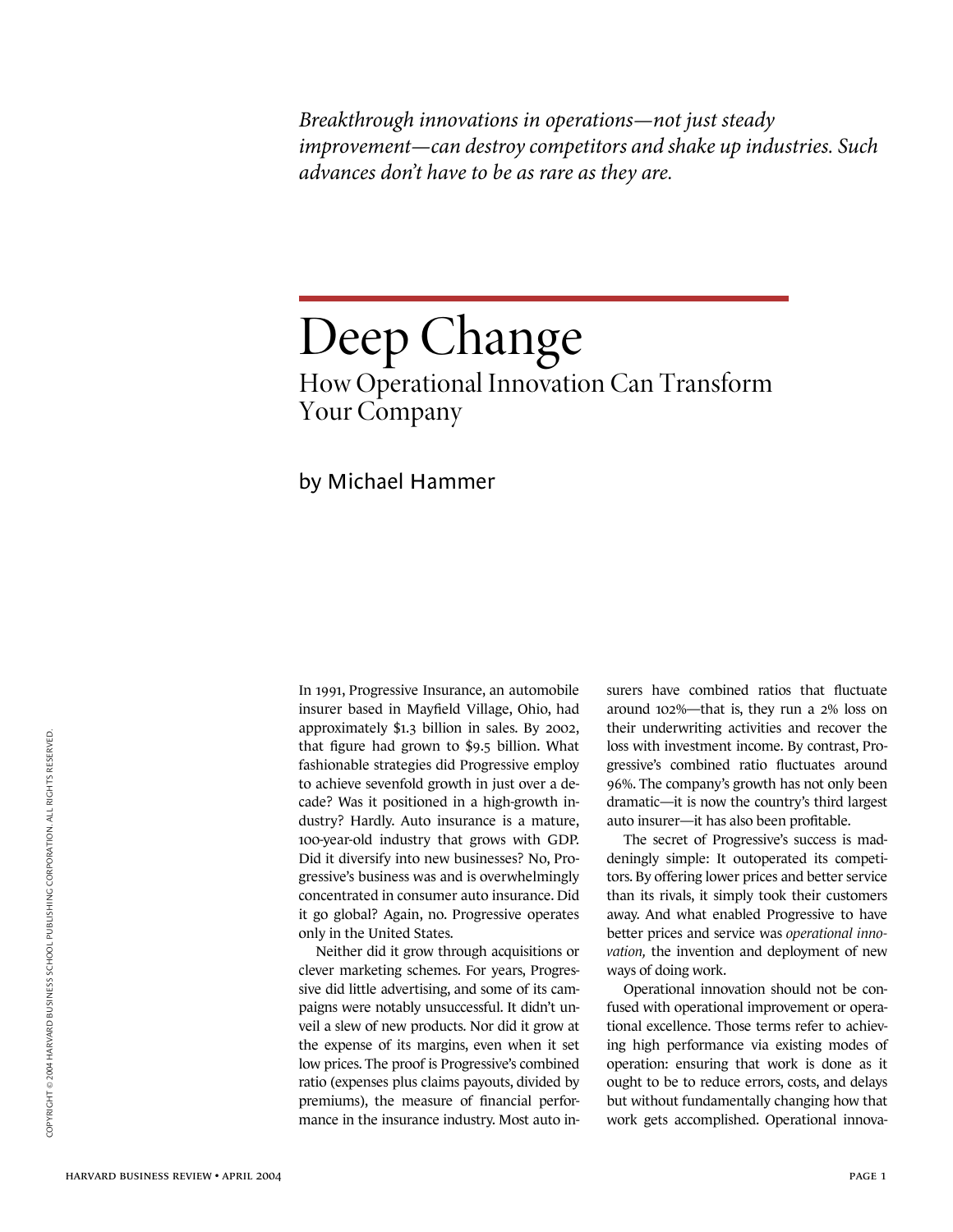tion means coming up with entirely new ways of filling orders, developing products, providing customer service, or doing any other activity that an enterprise performs.

Operational innovation has been central to some of the greatest success stories in recent business history, including Wal-Mart, Toyota, and Dell. Wal-Mart is now the largest organization in the world, and it owns one of the world's strongest brands. Between 1972 and 1992, Wal-Mart went from \$44 million in sales to \$44 billion, powering past Sears and Kmart with faster growth, higher profits, and lower prices. How did it score that hat trick? Wal-Mart pioneered a great many innovations in how it purchased and distributed goods. One of the best known of these is cross-docking, in which goods trucked to a distribution center from suppliers are immediately transferred to trucks bound for stores—without ever being placed into storage. Cross-docking and companion innovations led to lower inventory levels and lower operating costs, which Wal-Mart translated into lower prices. The rest is history. Although operational innovation wasn't the sole ingredient in Wal-Mart's success—its culture, strategy, human resource policies, and a host of other elements (including operational excellence) were also critical—it was the foundation on which the company was built.

Similar observations can be made about Dell and Toyota, organizations whose operational innovations have become proper nouns: the Dell Business Model and the Toyota Production System. Each of these three companies fundamentally rethought how to do work in its industry. Their operational innovations dislodged some of the mightiest corporations in the history of capitalism, including Sears, General Motors, and IBM.

These stories are well known for two reasons. First, the stories are worth telling: Operational innovations fuel extraordinary results. But the stories are also repeated because there are, frankly, not many of them. Operational innovation is rare. By my estimate, no more than 10% of large enterprises have made a serious and successful effort at it. And that shouldn't be. Executives who understand how operational innovation happens—and who also understand the cultural and organizational barriers that prevent it from happening more often—can add to their strategic arsenal one of the most powerful competitive weapons in existence.

#### **The Payoffs**

For most of its history, Progressive focused on high-risk drivers, a market that it served profitably through extremely precise pricing. But in the early 1990s, the insurer believed that much larger companies were about to enter this niche and emulate its approach to pricing; the company's managers realized it couldn't compete against larger players on a level playing field. So Progressive decided to win the game by changing the rules. It reinvented claims processing to lower its costs and boost customer satisfaction and retention.

The company introduced what it calls Immediate Response claims handling: A claimant can reach a Progressive representative by phone 24 hours a day, and the representative then schedules a time when an adjuster will inspect the vehicle. Adjusters no longer work out of offices from nine to five but out of mobile claims vans. Instead of taking between seven and ten days for an adjuster to see the vehicle, Progressive's target is now just nine hours. The adjuster not only examines the vehicle but also prepares an on-site estimate of the damage and, if possible, writes a check on the spot.

This approach has many benefits. Claimants get faster service with less hassle, which means they're less likely to abandon Progressive because of an unsatisfactory claims experience. And the shortened cycle time reduced Progressive's costs dramatically. The cost of storing a damaged vehicle or renting a replacement car for one day—around \$28—is roughly equal to the expected underwriting profit on a sixmonth policy. It's not hard to calculate the savings this translates into for a company that handles more than 10,000 claims each day. Other benefits for Progressive are an improved ability to detect fraud (because it is easier to conduct an accident investigation before skid marks wash away and witnesses leave the scene), lower operating costs (because fewer people are involved in handling the claim), and a reduction in claim payouts (because claimants often accept less money if it's given sooner and with less travail).

No single innovation conveys a lasting advantage, however. In addition to Immediate Response, Progressive has also introduced a system that allows customers to call an 800 number or visit its Web site and, by providing a small amount of information, compare Progressive's rates with those of three competitors.

**Michael Hammer** is the founder of Hammer and Company, a management education firm based in Cambridge, Massachusetts. He can be reached at [michael\\_hammer@hammerandco.com.](mailto:michael_hammer@hammerandco.com)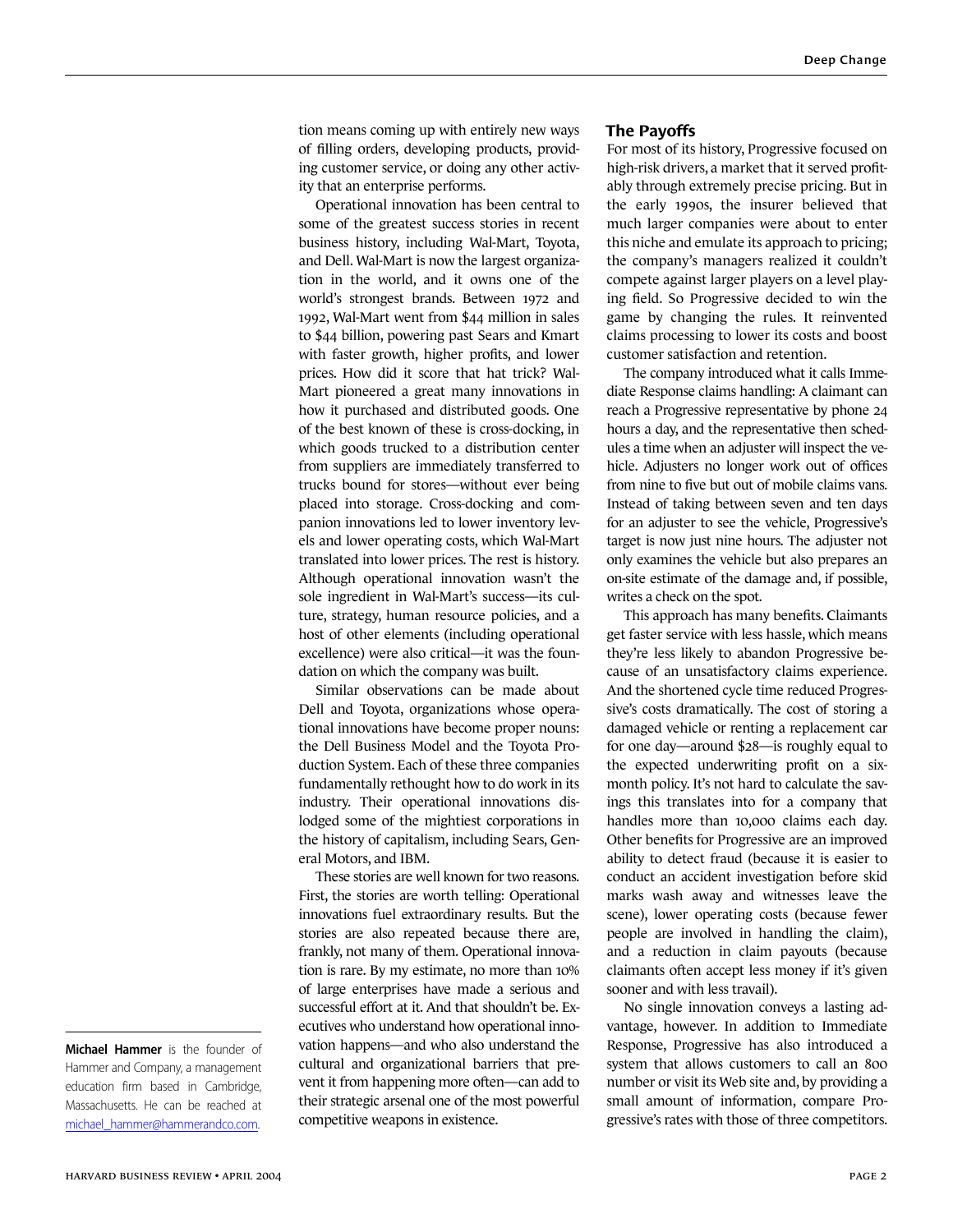(Because insurance is a regulated industry, rates are on file with state insurance commissioners.) This offer has attracted customers in droves.

The company has also devised even better ways of assessing an applicant's risk profile to calculate the right rate to quote. When Progressive realized that an applicant's credit rating was a good proxy for responsible driving behavior, it changed its application process. Now its computer systems automatically contact those of a credit agency, and the applicant's credit score is factored into its pricing calculation. More accurate pricing translates into increased underwriting profit. Put these all together, and Progressive's remarkable growth becomes comprehensible.

Other companies have made similar perfor-



Innovative operations can result in direct performance improvements (faster cycle time and lower costs), which lead to superior market performance (greater customer satisfaction and more highly differentiated products). And improved market performance yields a host of strategic payoffs, from higher customer retention to the ability to penetrate new markets.

mance gains through operational innovations. Beginning in 1994, Eastern Electric, a UK power utility, created a process that reduced the time needed to initiate electrical service by 90% and its cost by 66%. In the late 1990s, IBM invented a new product-development process that caused a 75% reduction in the time to develop new products, a 45% reduction in development expenses, and a 26% increase in customer satisfaction with these new products. In 2002, Shell Lubricants reinvented its order fulfillment process by replacing a group of people who handled different parts of an order with one individual who does it all. As a result, Shell has cut the cycle time of turning an order into cash by 75%, reduced operating expenses by 45%, and boosted customer satisfaction 105%—all by introducing a new way of handling orders. Time, cost, and customer satisfaction—the dimensions of performance shaped by operations—get major boosts from operational innovation.

### **Organizational Barriers**

Compared with most of the other ways that managers try to stimulate growth—technology investments, acquisitions, major marketing campaigns, and the like—operational innovation is relatively reliable and low cost. So why don't more companies embrace it?

The question is particularly significant because operational innovation is needed now more than ever. Most industries today are struggling with low-growth, even stagnant, markets. Overcapacity is rampant, and competition—particularly global competition—is fierce. Virtually all product and service offerings have become commodities, almost no one has any pricing power, and none of this is likely to change in the near future. In this environment, the only way to grow is to take market share from competitors by running rings around them: by operating at lower costs that can be turned into lower prices and by providing extraordinary levels of quality and service. In other words, the game must now be played on the field of operations.

Copyright © 2004 Harvard Business School Publishing Corporation. All rights reserved.

Mere operational improvement is not enough to win the game. Excellence in execution can win a close game, but it can't break a game wide open and turn it into a rout. The only way to get and stay ahead of competitors is by executing in a totally different way—that is, through operational innovation.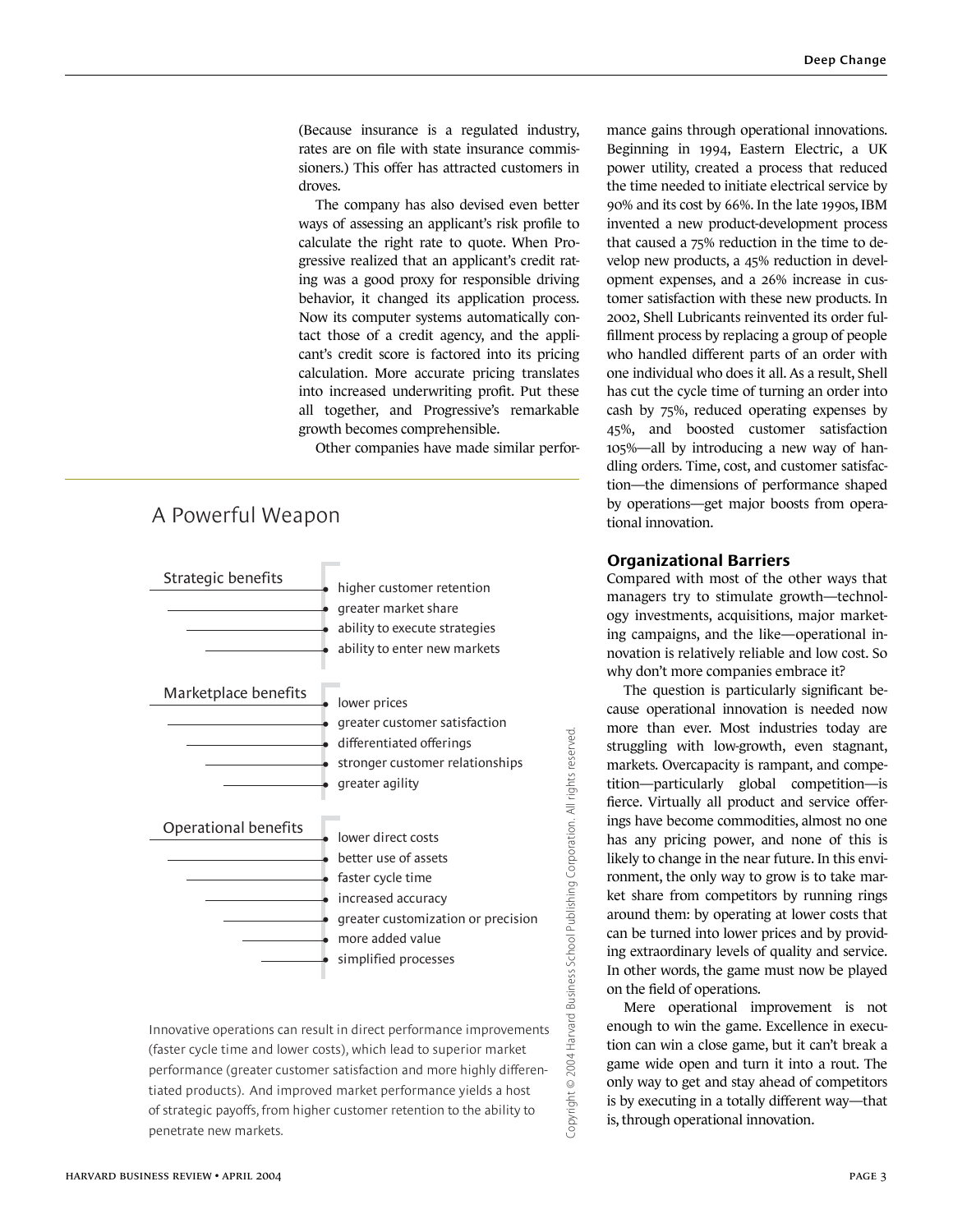But operational innovation entails a departure from familiar norms and requires major changes in how departments conduct their work and relate to one another. It is truly deep change, affecting the very essence of a company: how its work is done. The effects of operational innovation ripple outward to all aspects of the enterprise, from measurement and reward systems and job designs to organizational structure and managerial roles. Thus, it will never get off the ground without executive leadership. Yet senior managers rarely perceive operational innovation as an important endeavor, nor do they enthusiastically embrace it when others present it to them. Why not? The answers hinge on some unpleasant characteristics of contemporary corporate leadership.

**Business culture undervalues operations.** I have spoken with thousands of managers from hundreds of companies about operational innovation. Overwhelmingly, they've told me that their senior executives did not understand, support, or encourage it. As one manager said, "In our company, operations is not glamorous. Deals are." Making acquisitions, planning mergers, and buying and selling divisions will get the company's name and the CEO's picture in business magazines. Redesigning procurement or transforming product development will not, even though it might be much more important to the company's performance. Deals are easily explained to and understood by boards, shareholders, and the media. They offer the prospect of nearly immediate gratification, and the bold stroke of a deal is consistent with the modern image of the executive as someone who focuses on grand strategy and leaves operational details to others. The fact that the great majority of deals are unsuccessful does not deter executives from pursuing them.

Operations simply aren't sexy. One business school student recently observed to me, "There seems to be a hierarchy in the business world. Finance and strategy are at the top, marketing and sales occupy the middle tier, and operations is at the bottom." An insurance CEO once quipped that managers work hard at operations so they can be promoted to the executive level, where they can stop worrying about operations. A journalist at a prominent business magazine, assigned to do a story on operations, confessed that he thought it boring. This is the state of our business culture. The core, valuecreating work of enterprises has become low status.

**Operations are out of sight (and out of mind-set).** At its heart, operations is a branch of engineering. It requires a skill set and a mind-set different from those needed in most other executive activities. Most senior managers focus on strategic planning, budgeting, capital allocation, financial management, mergers and acquisitions, personnel issues, regulatory concerns, and other macro issues, very different from the design work at the heart of operational innovation.

Many top managers are ignorant about operations and uninterested in learning more. They've ascended to the highest levels of the enterprise without ever getting their hands dirty. They enter the organization through finance, strategy, or marketing and build their reputations on work in these domains. When they move into their first general management role, they rely on others—plant managers, engineers, customer service leaders—to mind the details of the actual work. Their role is one of supervision, resource allocation, and direction—all vital, but all perched precariously on a foundation not grounded in the bedrock of the organization's real work.

At a major semiconductor maker, for instance, a group of middle managers who were frustrated with the complexity and poor performance of their order fulfillment process decided to make a case for change to executive management. They created a two-page diagram illustrating the endless series of steps every order went through, the redundant moves of the product between factories and depots, the accumulations of inventory, and the enormous delays. When members of the company's executive committee saw it, they were incredulous: "We do *this*?"

It should not be surprising that executives without experience in operations do not look there for competitive advantage. The information they usually get does little to focus their attention on the mechanics of operations. How many executives receive data about order fulfillment cycle time, or the accuracy of customer service responses, or the cost of each procurement transaction, or the percentage of parts that are reused in new products? Indeed, in how many organizations is such information available at all? Financial data dominate the discourse in the modern organization, al-

*Operational innovation is truly deep change, affecting the very essence of a company: how its work is done. The effects ripple outward to all aspects of the enterprise.*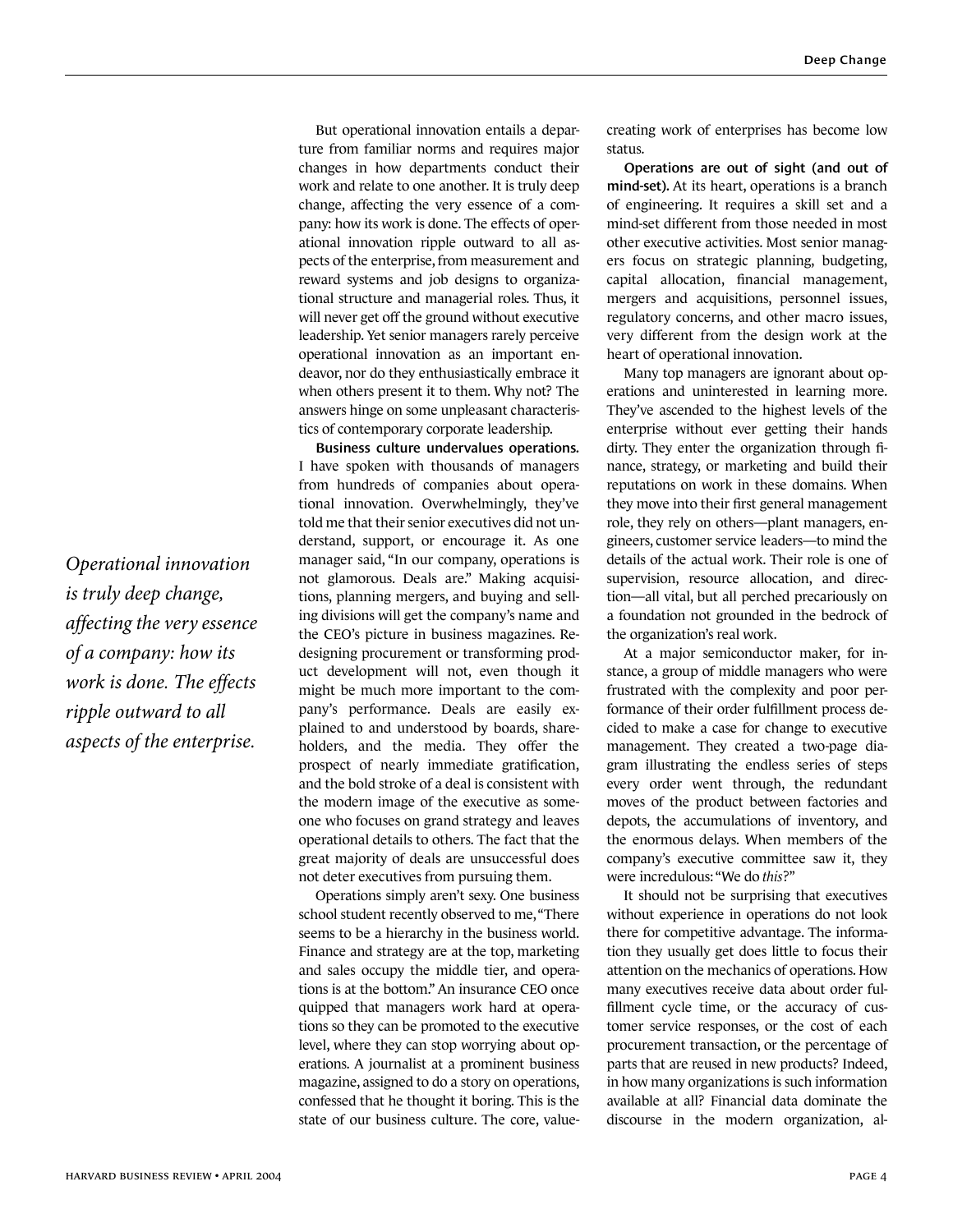though operational performance is the driver of financial results.

**Nobody owns it.** No one holds the title Vice President of Operational Innovation; it is organizationally homeless. It doesn't fit into R&D, where product innovation is based. Functional line managers are too focused on meeting deadlines to have time for or interest in inventing new ways of doing things. What's more, important innovations are not limited to individual departments but involve end-toend processes that cross departmental boundaries. Normal planning and budgeting focus on investments in new equipment, products, and services and take account of process improvement. It's a rare company whose budget or planning process explicitly looks for process breakthroughs. No wonder operational innovation has a hard time gaining traction in an organization.

This is particularly problematic because operational innovation can easily founder in a sea of competing but smaller change initiatives. It is all too common for enterprises today to have dozens—even hundreds—of operational improvement programs under way at any point in time. Some are technologically based, such as the implementation of enterprise resource planning (ERP), customer relationship management (CRM), or supply chain management (SCM) software systems. Others are centered on specific bodies of improvement techniques, such as Six Sigma quality or lean enterprise programs. Still others are defined in terms of outcomes, such as accelerating time to market or presenting a single face to customers, or focused on improving a particular aspect of the enterprise (procurement or customer service, for example). Each project typically has a narrow scope, a group of experts dedicated to it, and a sponsor whose enthusiasm is tolerated by his or her peers only as long as it is kept within bounds.

This kind of situation can cripple operational innovation because an organization has only so much capacity for change. If people are already juggling a great many improvement projects, they may conclude that they can't handle an innovation effort as well. Indeed, in a company consumed with improvement projects, the distinction between improvement and innovation may be lost. Improvement projects can also get in the way of innovation efforts by appearing to address similar issues.

For instance, many companies implementing ERP or SCM systems merely use them to enhance existing processes. Real innovations in order fulfillment or supply chain management are also likely to involve these technologies, but they may be dismissed because, people think, "we're already doing ERP."

## **Making It Work**

How do operational innovation efforts begin if no one is responsible for them and no formal channels for creating programs exist? Most often they start as grassroots movements, fostered by people sprinkled throughout organizations who are passionately committed to finding and exploiting opportunities for operational innovation. These catalysts take it upon themselves to find a leader who can grasp what they have in mind and then spearhead the innovation effort. The executive must have both the imagination and the charisma needed to drive major operational change.

Then the catalysts relentlessly campaign for the cause—confronting the executive with the inadequacies of existing operations and arranging for meetings with peers from other companies that have successfully implemented operational innovations. The campaign will be helped immensely if catalysts can tout existing pockets of operational innovation within their own organization. Maybe one plant implemented a new way of scheduling production, or a customer service center used a CRM system in a new way, or a sales team created a new way to support customers. Examples like these will help convince a leader that operational innovation can work.

Once the top executive is convinced that operational innovation is worth pursuing, the organization needs to focus its efforts. Because operational innovation is by nature disruptive, it should be concentrated in those activities with the greatest impact on an enterprise's strategic goals.

Progressive, for instance, realized that the key to its profitable growth is customer retention because acquiring new customers through commission-based agents is very expensive. And the key to customer retention is making sure customers have rewarding interactions with the company. That's why Progressive concentrated on streamlining claims; making it a more pleasant experience for customers would

*Operational innovation is by nature disruptive, so it should be concentrated in those activities with the greatest impact on an enterprise's strategic goals.*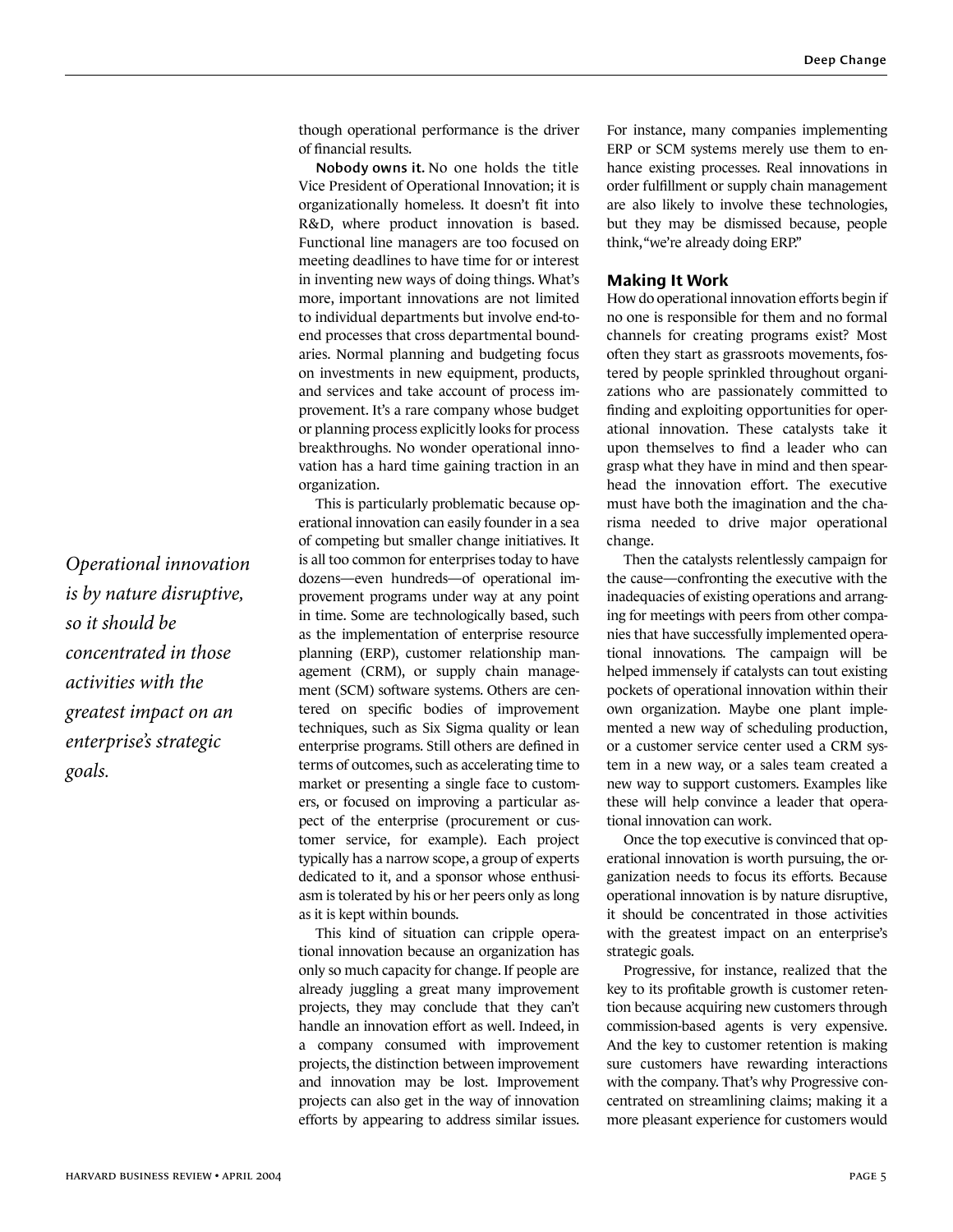directly affect overall performance. Many auto insurers, by contrast, view claims as a nuisance at best because it entails paying claimants. They consider it to be a low-priority activity that doesn't deserve attention.

Or consider how American Standard, the diversified manufacturer, decided where to focus its innovation efforts in the early 1990s. It had just survived a hostile takeover bid by going through a leveraged buyout, and leaders realized that servicing the debt would consume virtually all the company's available cash and starve product development efforts. Because a large amount of cash was tied up in inventories, the CEO mandated that the company would have to drive down its working capital and dramatically increase inventory turns. A program was instituted to transform manufacturing from a conventional push-based system to one pulled by actual demand using a system known as Demand Flow Manufacturing. The innovation paid off and led to a successful IPO a few years later.

Using similar analyses, other companies have pinpointed procurement, order fulfillment, new product development, post-sales customer support, and even budgeting as the place where innovation would have the greatest effect on achieving key strategic goals. While operational innovation need not be confined to just one area, most companies find it prudent to limit their innovation programs to no more than two or three major efforts at a time. To undertake more would probably consume too many resources and create too much organizational disruption.

After selecting the area for innovation, the company must set stretch performance goals. At American Standard, the goal was to triple its inventory turns; at Progressive, to initiate claims within nine hours. Absent such specific targets, innovation efforts are likely to drift or degenerate into incremental improvement projects. Only a daunting target—clearly unattainable through existing modes of operation—will stimulate radical thinking and willingness to overturn tradition.

Inventing a new way of operating that achieves the target need not be simply a matter of crossing your fingers and hoping for inspiration. Following these suggestions should accelerate your efforts.

**Look for role models outside your industry.** Benchmarking within your own industry is unlikely to uncover breakthrough concepts. But techniques used in other industries with seemingly very different characteristics may turn out to be unexpectedly applicable. For instance, in the 1980s, Taco Bell transformed its restaurant operations by thinking about them in manufacturing rather than in fast-food terms. The restaurant chain reduced the amount of on-site food preparation by outsourcing to its suppliers, centralizing the production of key components, and concentrating on assembly rather than fabrication in the restaurants. The new approach lowered Taco Bell's costs and increased customer satisfaction by ensuring consistency and by allowing restaurant personnel to focus on customers rather than production. Harvard Pilgrim Health Care has applied techniques of market segmentation, common in consumer goods but not in health insurance, to identify patients most likely to have a medical crisis and to intervene before the crisis occurs.

**Identify and defy a constraining assumption.** At its heart, every operational innovation defies an assumption about how work should be done. Cross-docking negates the assumption that goods need to be stored in a warehouse, build-to-order that goods should be produced based on forecasts and destined for inventory. Zero in on the assumption that interferes with achieving a strategic goal, and then figure out how to get rid of it. A major hospital, for instance, recognized that to increase the number of patients admitted for (well-reimbursed) cardiac bypass graft operations, it needed to respond more quickly to physicians who wanted to refer a patient. The reason for the delay in response was the assumption that the hospital first had to assign a prospective patient a bed, a supposition that generated hours of delay and often led physicians to send their patients somewhere else. The solution? Send the patient to the hospital immediately, and assign the bed while the patient is in transit.

**Make the special case into the norm.** Companies often achieve extraordinary levels of performance under extraordinary conditions; their problem is performing extraordinarily in normal situations. One way to accomplish this is to turn the special-case process into the norm. A consumer packaged-goods maker, for instance, based its production scheduling on sales forecasts rather than on actual customer

*Zero in on the assumption that interferes with achieving a strategic goal, and then figure out how to get rid of it.*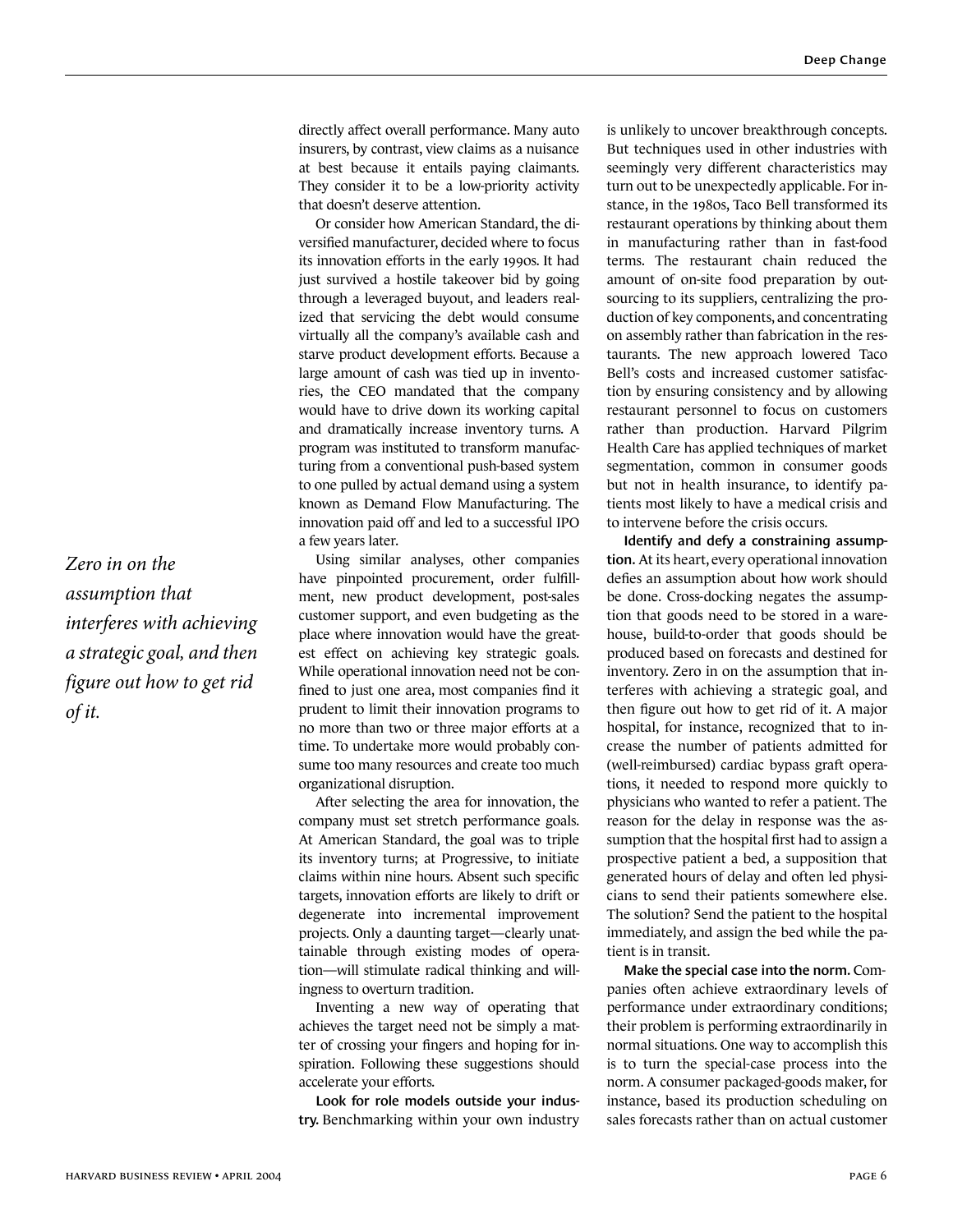demand. When demand for a new product wildly exceeded forecasts, an ad hoc process was created that gave the manufacturing division real-time information about customer demand, which in turn allowed them to do production planning and product distribution much more efficiently. After the crisis had passed, the company decided to adopt this emergency mode of operation as its standard one. The results included a dramatic drop in inventory, an improvement in customer service, and a major reduction in the total cost of product deployment.

**Rethink critical dimensions of work.** Designing operations entails making choices in seven areas. It requires specifying *what results* are to be produced and deciding *who* should

| Dimension of work                       | Example                                                                                                                                                                                             |
|-----------------------------------------|-----------------------------------------------------------------------------------------------------------------------------------------------------------------------------------------------------|
| What results<br>the work delivers       | Progressive Insurance increased market<br>share by informing customers of its<br>competitors' rates as well as its own.                                                                             |
| Who<br>performs the work                | Shell Lubricants improved cycle time<br>by changing its order fulfillment process<br>so that one person handles all aspects of<br>an order (instead of seven people each<br>working on one aspect). |
| Where<br>the work is performed          | Taco Bell cut costs by preparing ingredients<br>in commissaries rather than in individual<br>restaurants.                                                                                           |
| When<br>the work is performed           | A major hospital responded to physician<br>referrals more quickly by assigning a bed<br>after, rather than before, agreeing to accept<br>a patient.                                                 |
| Whether<br>the work is performed        | Wal-Mart cut costs by cross-docking from<br>truck to truck instead of storing goods in<br>warehouses.                                                                                               |
| What information<br>the work employs    | A consumer packaged-goods manufacturer<br>reduced inventory by basing its production<br>scheduling on actual orders rather than on<br>forecasts.                                                    |
| How thoroughly<br>the work is performed | Harvard Pilgrim Health Care cuts costs by<br>carefully analyzing patients to identify those<br>who need intervention before a crisis strikes.                                                       |

## Reimagining Processes

perform the necessary activities, *where* they should be performed, and *when*. It also involves determining under which circumstances *(whether)* each of the activities should or should not be performed, *what information* should be available to the performers, and *how thoroughly* or intensively each activity needs to be performed. Managers looking to innovate should consider changing one or more of these dimensions to create a new operational design that delivers better performance. (The exhibit "Reimagining Processes" shows examples of companies that have rethought these various dimensions of work.)

### **Getting Implementation Right**

In *The Innovator's Dilemma,* Clayton Christensen observed that conventional marketanalysis tools lead organizations astray when applied to disruptive technologies. In a similar way, conventional implementation methodologies often lead to failure when applied to disruptive modes of operation.

Companies that follow traditional implementation methodologies inevitably take too long. There is so much to be done, and so much that must be integrated with everything else, that years can pass before the innovation is implemented and its benefits start to flow. Furthermore, because every proposed major change in operating procedures is invariably greeted with a chorus of "it will never work," a lengthy implementation period gives opponents an extended opportunity to campaign against it. In fact, even those who aren't aggressively opposed to the innovation will find a protracted transition unsettling and disquieting. As more time passes and more money is spent without the innovation or its payoffs seeing the light of day, organizational support leaks away. Executive leadership then loses heart, and the denouement is inevitable.

Another problem with conventional implementation is that it assumes that the initial specifications for an operational innovation will be accurate and complete. In reality, they will be neither. When envisioning new ways of working, it is impossible to get everything right from the outset. Ideas that look good on paper don't always work as well in practice; only when a concept is actually tried does one learn what it should really have been in the first place. Companies must be prepared to roll with the punches and learn as they go. An ap-

Copyright © 2004 Harvard Business School Publishing Corporation. All rights reserved Copyright © 2004 Harvard Business School Publishing Corporation. All rights reserved.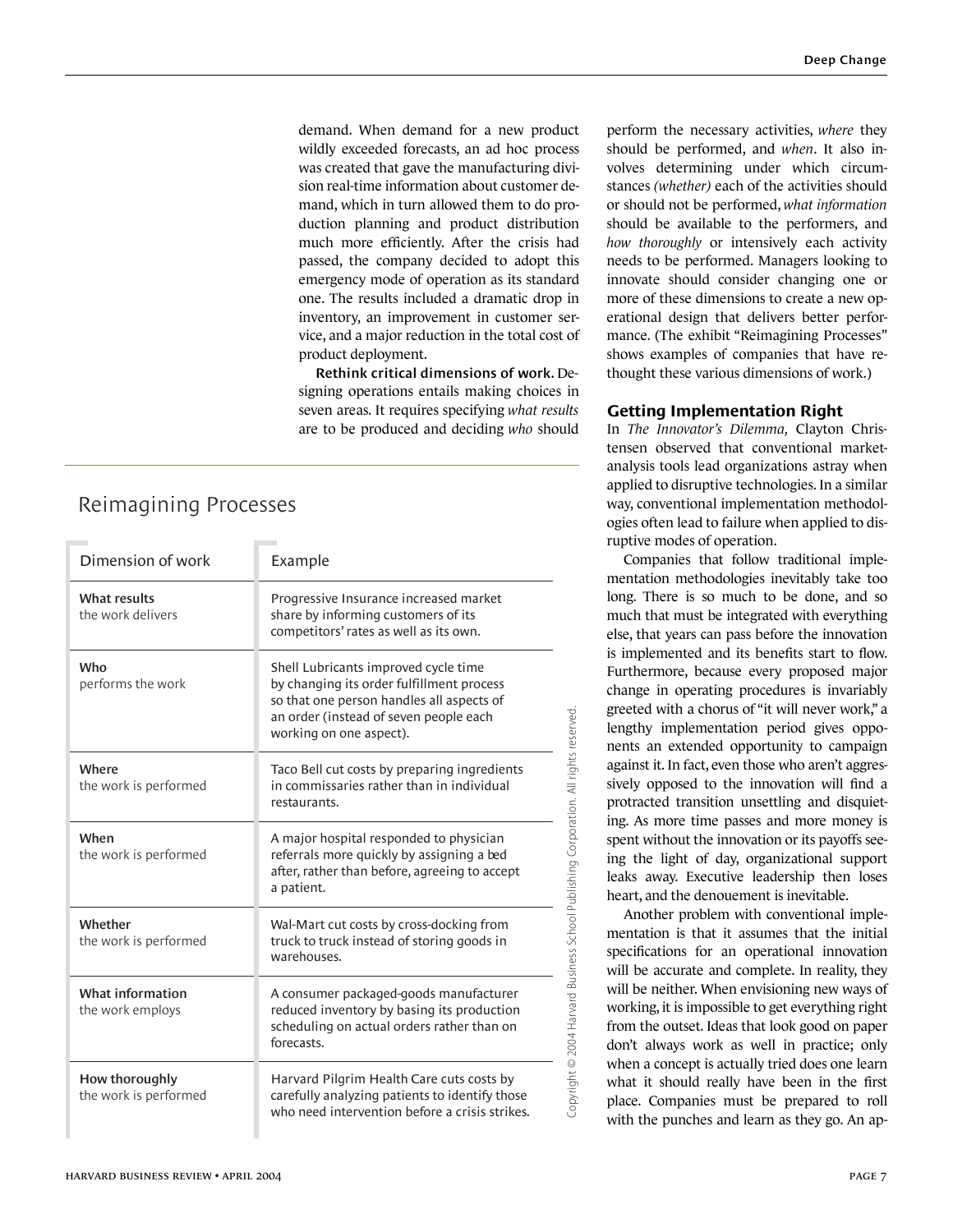parel manufacturer had to regroup when the technology underlying its plans for a new approach to production scheduling did not live up to expectations; a consumer goods maker had to scale back an innovation in logistics when its implementation became more difficult than expected.

Companies need to adopt a new approach to implementing operational innovations. This alternative method builds on an idea that is popular in software product development, an idea variously known as iterative, evolutionary, or spiral development. One begins with one's best estimate of the innovation, builds a first version of it, and then tries it out with customers or users. Knowledge gained from these tests is then fed back into a fast-cycle iteration of the next version. $1$ 

Companies would also be wise not to try to implement an innovation all at once. Breaking a large-scale implementation into a series of limited releases creates momentum, dispels skepticism and anxiety, and delivers a powerful rejoinder to carping critics.

When MetLife, for instance, was implementing a new process for installing coverage of a new customer, it did so in two releases. The first involved the creation of a new role—a case-implementation leader, who was responsible for collecting all the information to establish coverage. In that release, a new projectmanagement tool was also introduced to control the process. That took only a few months and delivered substantial reductions in cycle time, as well as a 15% productivity gain. But it continued to rely on old information systems to support the process. In the second release, a new information system was installed that facilitated data collection and the production of documentation and also offered enhanced reporting capabilities. This second release delivered another 20% productivity improvement, as well as a 20-point increase in customer satisfaction.

Shell Lubricants followed a similar strategy when it transformed its order fulfillment process. The first release brought all the departments involved in the process under a single manager. This easy-to-implement change quickly delivered a degree of performance improvement. The improvements continued when the next release brought people from the various departments together into cross-functional teams. In the final release, each team

member was trained to handle an entire order. This was the goal from the outset; Shell simply reached it in manageable steps.

#### **Is It Sustainable?**

Even with all the benefits operational innovation can deliver, some executives may wonder if it is truly worth the effort. Why bother to be the first on the block to develop and deploy a new way of working? Why not let a competitor break that ground and then capitalize on its experiences, doing an even better job? Indeed, where is the real strategic advantage in operational innovation at all? Once one company introduces a new way of doing things, all competitors can follow, and before long all are back on the same level playing field.

In theory, that is a powerful argument, but in the real world, operational innovations have legs. Even today, not all auto insurers offer immediate claims response. And despite Dell's success, build-to-order has not swept the PC industry. At one major PC maker, an effort to do so was suppressed by both the head of manufacturing (who was concerned that it would lead to outsourcing) and the head of marketing (who was afraid of alienating the retail channel), and top leadership was too preoccupied with other matters to intervene. Toyota has confidently opened its factories to visitors from other automakers and yet continues to expand its productivity lead.

There are many reasons why theoretically imitable operational innovations have staying power. Some companies, even when confronted by a competitor's innovations, will not rush to emulate them. Denial of competitor superiority and a disinclination to truck with operations are powerful forces of nature, and so is organizational inertia. Some competitors who attempt to imitate the innovation won't understand it, and others won't be able to implement it. Even those who do follow will be at a disadvantage until they catch up.

Operational innovation is a step change: It moves a company to an entirely new level. Once there, the organization can focus its efforts on a generation of additional changes refinements of the innovation—that will keep it ahead of the pack until the inevitable time comes for a new wave of innovation.

That's why companies should strive to make operational innovation not an extraordinary project but a way of life. Even areas of the busi-

*Operational innovation is a step change: It moves a company to an entirely new level.*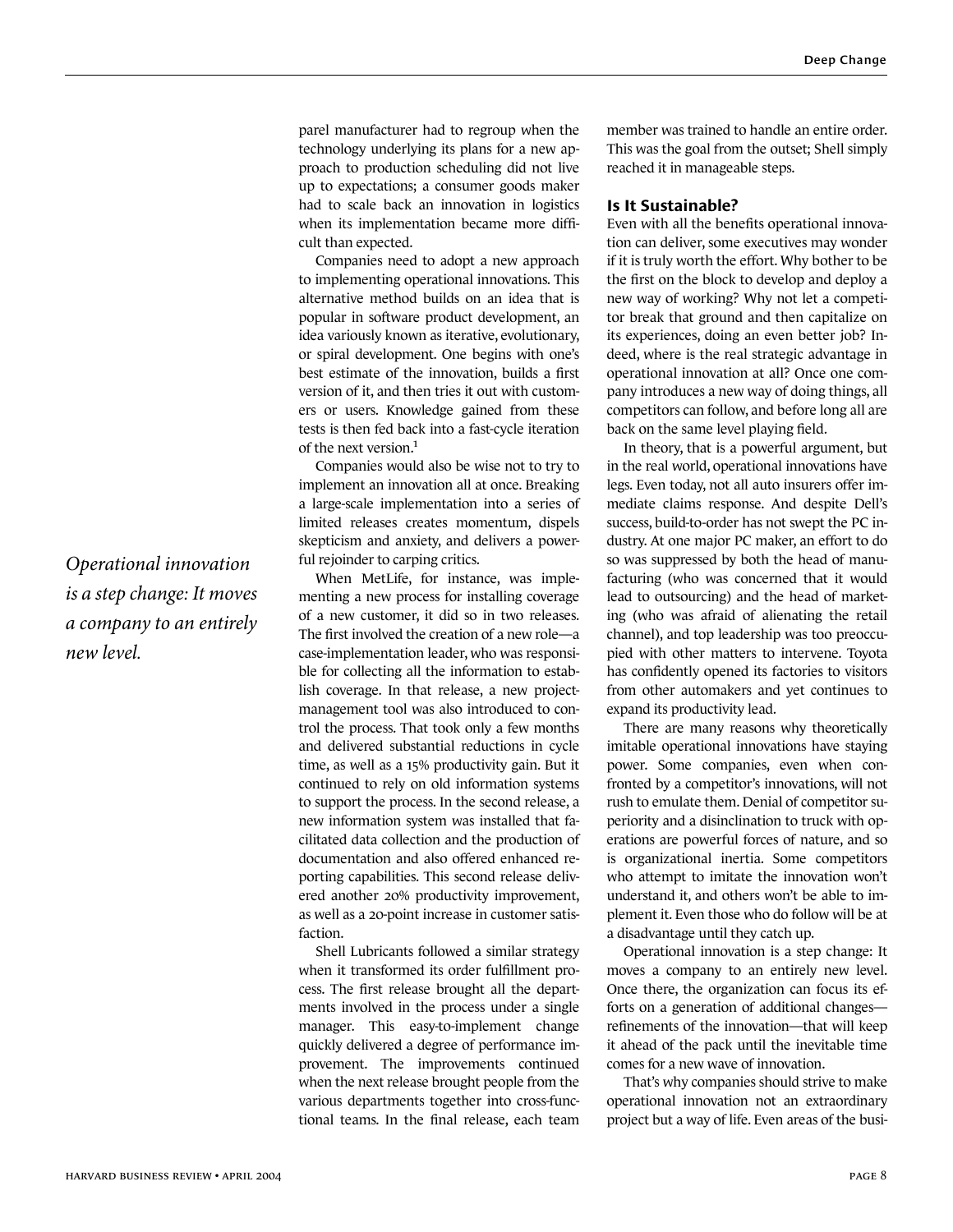ness that have already been rethought can benefit from subsequent rethinking as new technologies and new customer needs make the old innovations passé. Companies that bake operational innovation into their culture make competitors continually scramble to catch up with the changing rules. What's more, they can even develop a reputation with customers for relentlessly improving performance, a brand promise of extraordinary value.

Progressive has created such a culture; leaving well enough alone is a principle with which the company is systemically uncomfortable. It recently revised its very successful Immediate Response claims process so that the representative no longer attempts to assign an adjuster as soon as the claimant calls. Rather, the representative guarantees to call the claimant back within two hours with specifics about when an adjuster will see the vehicle. This twohour window gives the company the opportunity to assign the right kind of adjuster given the specifics of the case, so that a junior adjuster is not confronted with a complex accident beyond his level of expertise. Progressive is also deploying in select markets what it calls a concierge approach to claims handling. Here, a claimant simply brings the car to a Progressive claims facility at a convenient time and

leaves it there, picking up a loaner at the same time. Progressive then takes responsibility for getting the car fixed. Under this system, the claimant is spared the hassle of dealing with body shops, the Progressive adjuster works in a climate-controlled environment that allows more careful inspection, and the body shop doesn't have to get between Progressive and its customers. By the time its competitors imitate this latest innovation, Progressive will no doubt have moved onto something else.

Operational innovation may appear unglamorous or unfamiliar to many executives, but it is the only lasting basis for superior performance. In an economy that has overdosed on hype and in which customers rule as they never have before, operational innovation offers a meaningful and sustainable way to get 日 ahead—and stay ahead—of the pack.

1. Marco Iansiti and Alan MacCormack describe how this approach was successfully applied in the development of Internet browsers in their article "Developing Products on Internet Time" (HBR September–October 1997).

Reprint [R0404E;](http://harvardbusinessonline.hbsp.harvard.edu/relay.jhtml?name=itemdetail&referral=4320&id=R0404E) *Harvard Business Review* OnPoint [6573](http://harvardbusinessonline.hbsp.harvard.edu/relay.jhtml?name=itemdetail&referral=4320&id=6573) To order, see the next page or call 800-988-0886 or 617-783-7500 or go to [www.hbr.org](http://www.hbr.org)